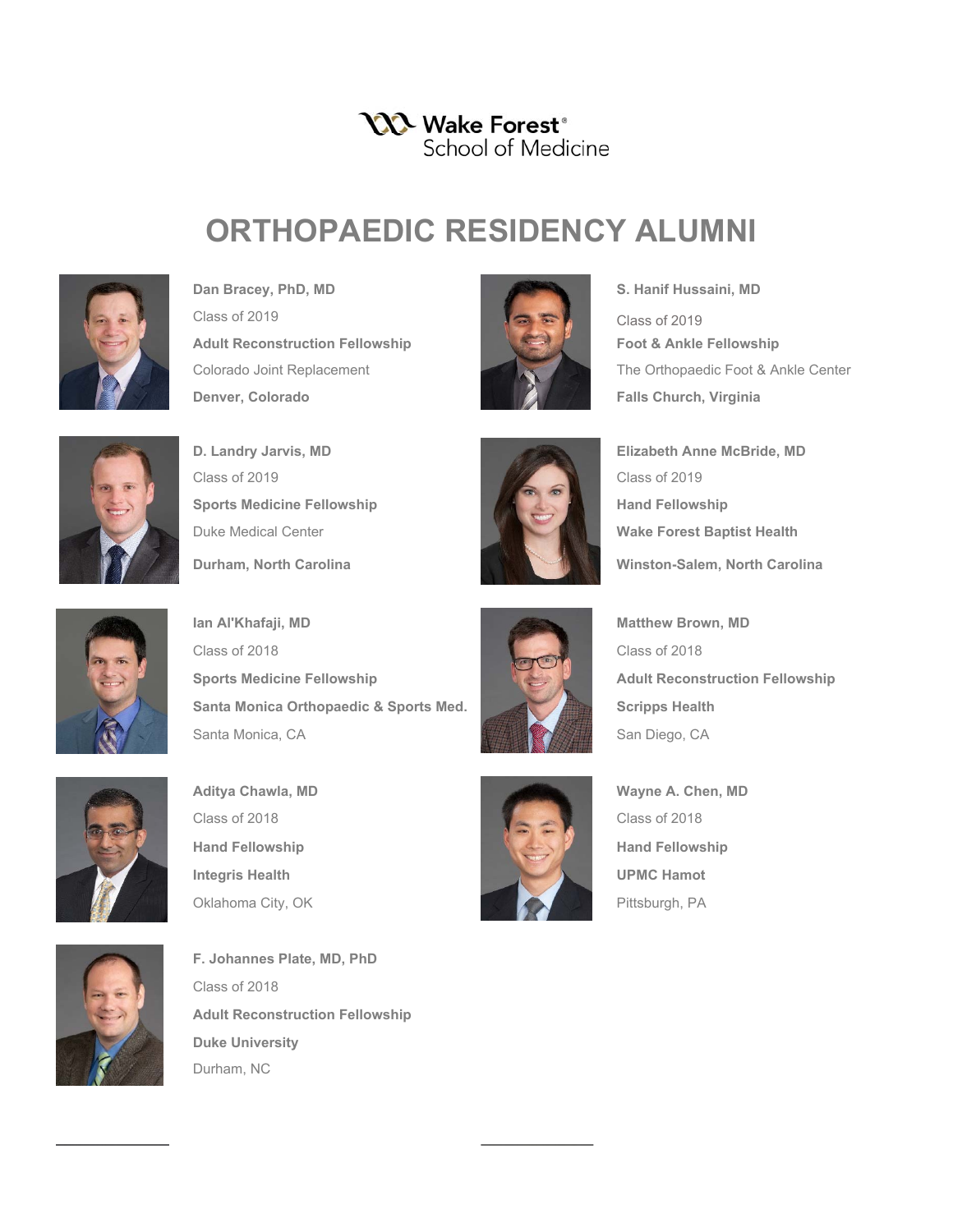

**Sharon N. Babcock, MD David C. Holst, MD David C. Holst, MD** Class of 2017 Class of 2017 **Trauma Fellowship Adult Reconstruction Fellowship** Univ. of Texas Health Science Center **Colorado Joint Replacement Institute** Houston, TX Denver, CO



Class of 2017 Class of 2017 **Cleveland Clinic Clinic Rush University Rush University** Cleveland, OH Chicago, IL









**Randy Beard, MD Sandeep Mannava, MD** Sandeep Mannava, MD Class of 2016 Class of 2016 **Total Joint Fellowship Sports Medicine Fellowship** Sports Medicine Fellowship Boston, MA Vail, CO



New England Baptist Hospital Steadman-Philippon Research Institute



**Jason S. Andersen, MD Cara M. Lorentzen, MD** Class of 2016 Class of 2016 **Sports Medicine Fellowship Hand Fellowship** Hand Fellowship Charlotte, NC **Portland, OR** Portland, OR



**Jason P. Rogers, MD Emily Vafek, MD** Class of 2016 Class of 2016 **Sports Medicine Fellowship Foot & Ankle Fellowship** Steadman Hawkins Clinic **Rush Communist Steadman Hawkins Clinic** Greenville, SC Chicago, IL Chicago, IL Chicago, IL



**Jonathan C. Barnwell, MD Snow Daws, MD Snow Daws, MD** Class of 2015 Class of 2015 **Trauma Fellowship Foot & Ankle Fellowship** Frauma Fellowship University of Texas Southwestern **UC Davis** Dallas, TX Sacramento, CA







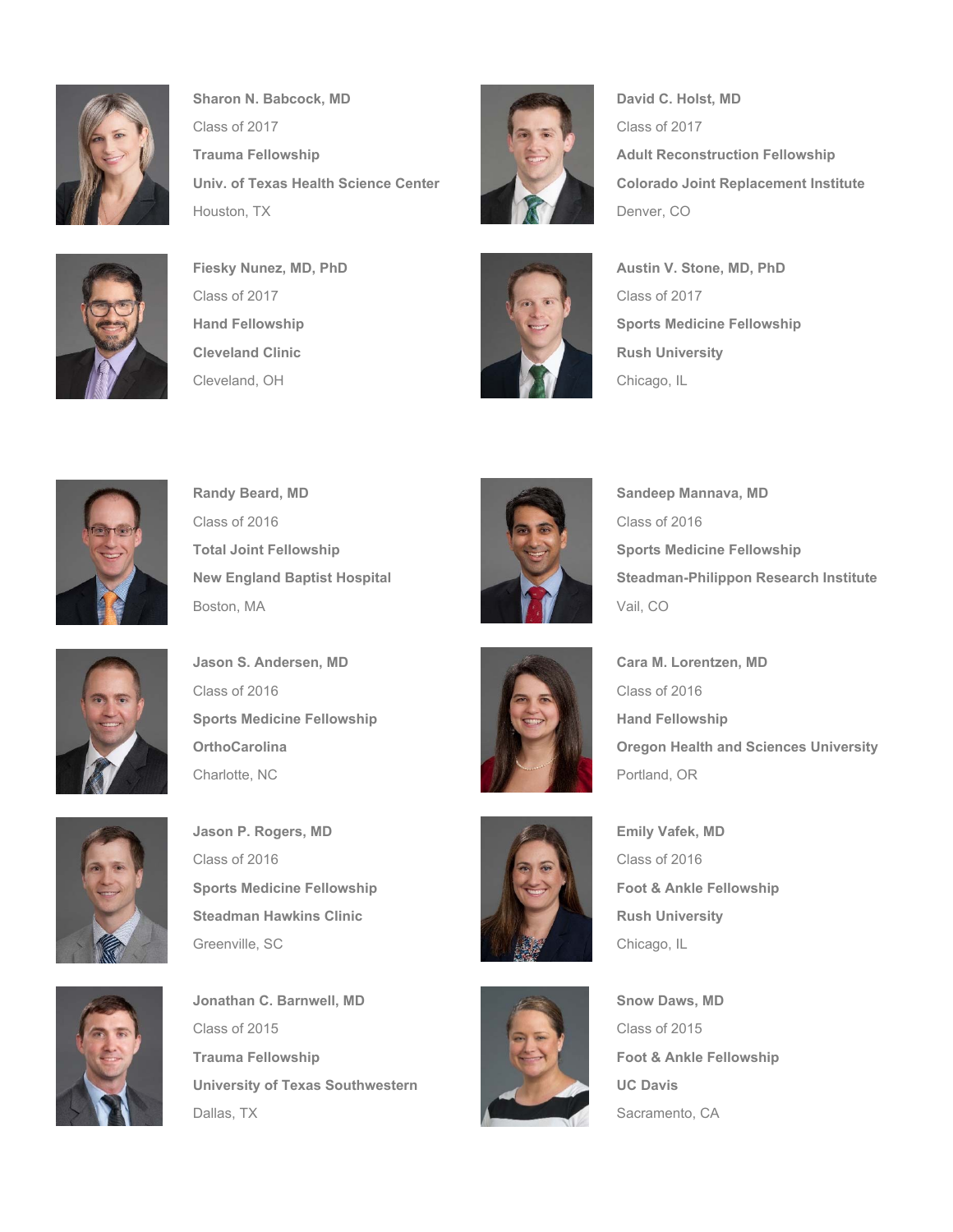

**Kamran Hamid, MD** Stuart Saunders, MD Class of 2015 Class of 2015 **Foot & Ankle Fellowship Foot & Ankle Fellowship** Durham, NC New York, NY



**Jordan M. Case, MD Maxwell K. Langfitt, MD** Class of 2014 Class of 2014 **Sports Medicine Fellowship Adult Reconstruction Fellowship Santa Monica Ortho & Sports Med Group New England Baptist Hospital** Santa Monica, CA Boston, MA





**Duke University Contract Contract Contract Contract Contract Contract Contract Contract Contract Contract Contract Contract Contract Contract Contract Contract Contract Contract Contract Contract Contract Contract Contrac** 





**Phillip R. Mason, MD Omar F. Nazir, MD** Omar F. Nazir, MD Class of 2014 Class of 2014 **Pediatric Fellowship Contract Contract Contract Contract Contract Pediatric Fellowship** Nashville, TN Portland, OR



**Vanderbilt Vanderbilt Oregon Sciences Health University** 



**Thorsten M. Seyler, MD, PhD N. Michael Xu, MD** Class of 2014 Class of 2014 **Adult Reconstruction Fellowship Private Practice Practice Duke University Piedmont Orthopedics PA** Durham, NC Greensboro, NC Greensboro, NC



Peter Apel, MD, PhD **Holly Pilson, MD** Class of 2013 Class of 2013 **Pediatric Fellowship / Hand Fellowship Trauma Fellowship Hospital for Sick Kids / Wake Forest Sonoran Orthopaedic Trauma** Toronto, Canada / Winston-Salem, NC MANA Scottsdale, AZ



**Mark Schweppe, MD Katheryne "Kitty" Stabile, MD** Class of 2013 Steadman Hawkins Clinic **Duke University** Duke University Greenville, NC **Durham, NC** Durham, NC









**Sports Medicine Fellowship Sports Medicine Fellowship** Sports Medicine Fellowship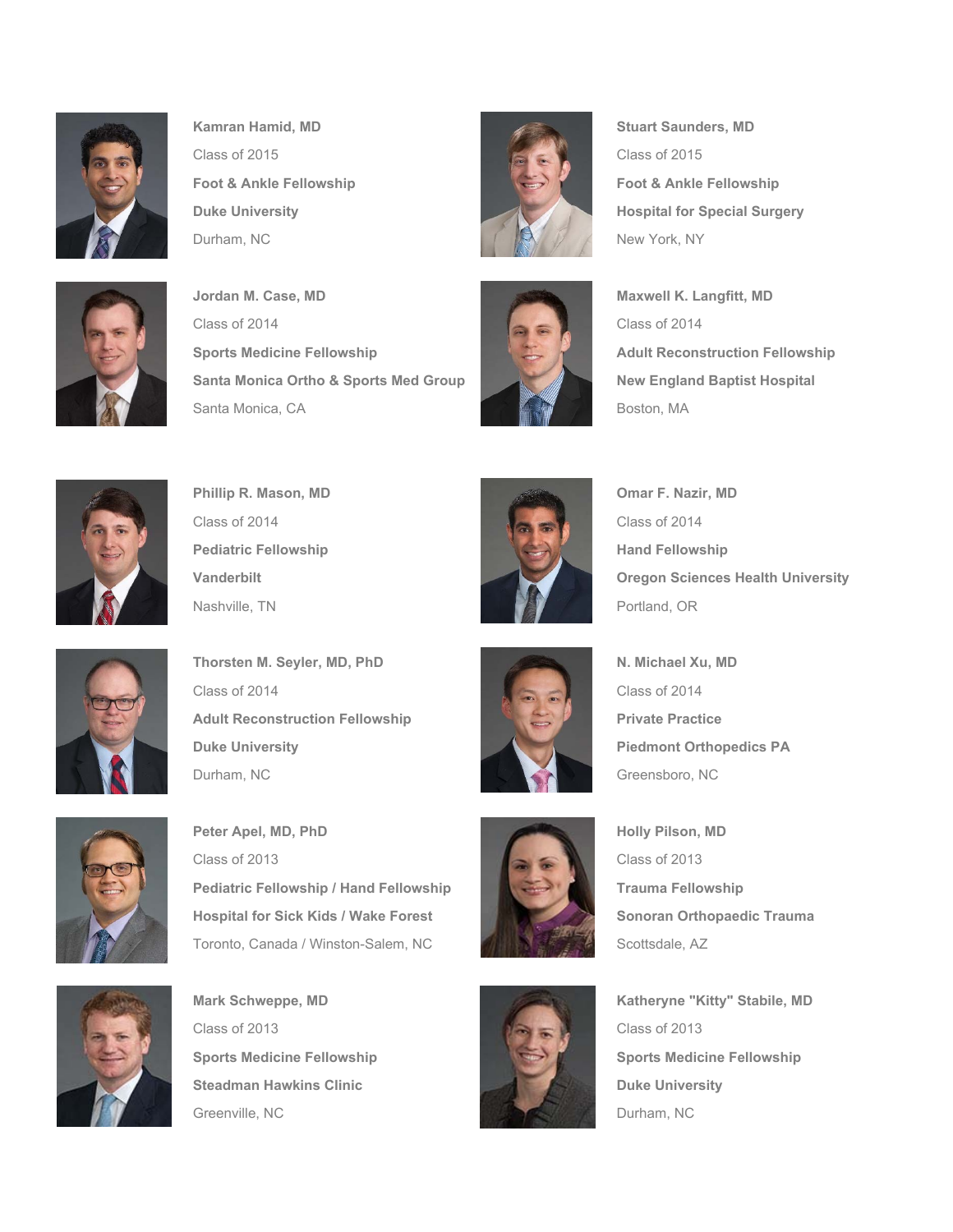

**Jason Halvorson, MD Charles Van Sikes, MD** Class of 2012 Class of 2012 **Hospital for Special Surgery Duke University** New York, NY Durham, NC



Class of 2012 Class of 2011 Los Angeles, CA Vail, CO



**Trauma Fellowship Sports Medicine Fellowship** Sports Medicine Fellowship



**Pediatric Fellowship Sports Medicine Fellowship Children's Hospital Steadman-Philippon Research Institute** 



**Jeffrey Garrett, MD** Jianjun Ma, MD Class of 2011 Class of 2011 **Trauma Fellowship Hand Fellowship Hand Fellowship Florida Orthopaedic Institute Duke University** Tampa, FL **Durham, NC** 2008 and 2008 and 2008 and 2008 and 2008 and 2008 and 2008 and 2008 and 2008 and 2008 and 2008 and 2008 and 2008 and 2008 and 2008 and 2008 and 2008 and 2008 and 2008 and 2008 and 2008 and 2008 and 2





**Beck McAllister, MD** John Shields, MD Class of 2011 Class of 2011 Los Angeles, CA Boston, MA



Kevin Harreld, MD **G. Yingyu Li, MD** Class of 2010 Class of 2010 **Shoulder & Elbow Fellowship Pediatric Fellowship Florida Orthopaedic Institute Harvard/Children's Hospital** Tampa, FL Boston, MA



**Anastasios Papadonikolakis, MD Jian Shen, MD Jian Shen, MD** Class of 2010 **Shoulder & Elbow Fellowship Spine Fellowship** Spine Fellowship University of Washington **University of California** Seattle, WA San Francisco, CA



**Spine Fellowship Adult Reconstruction Fellowship University of California** New England Baptist Hospital

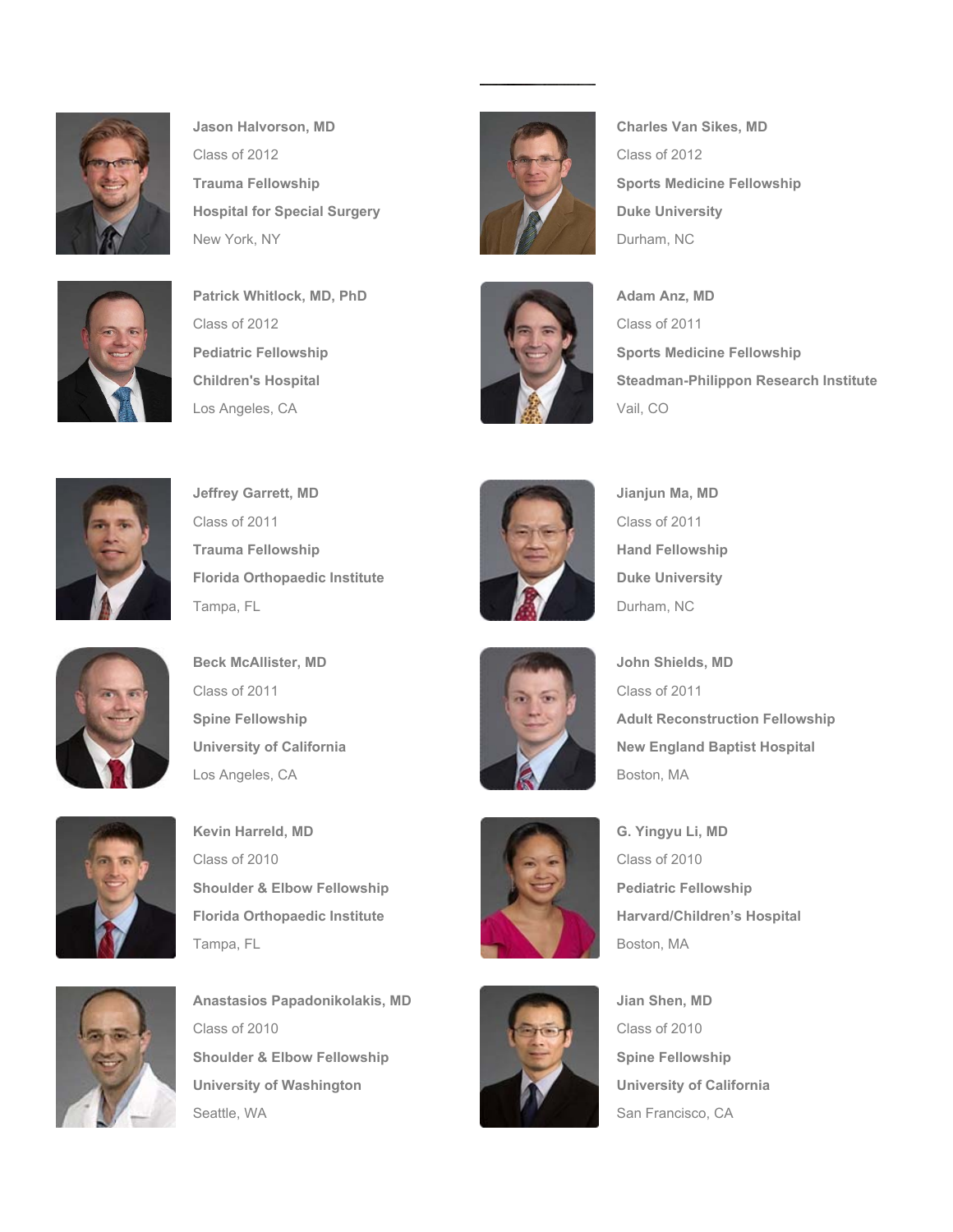

**T. Marcus Barnett Charles A. DeCook, MD** Class of 2009 Class of 2009 **Private Practice Adult Reconstruction Fellowship** Asheville Orthopaedic Associates **Anderson Clinic** Asheville, NC **Alexandria, VA** Alexandria, VA



**Cynthia L. Emory, MD Pamela G. Allen, MD** Class of 2009 Class of 2008 **Musculoskeletal Pathology Fellowship Foot & Ankle Fellowship** University of Miami **University of Miami University of Miami University of Miami University of Miami University** Miami, FL Baltimore, MD







**Cassandra A. Lee, MD Michael R. Tracy, MD** Class of 2008 Class of 2008 St. Louis, MO **Philadelphia, PA** 



**Sports Medicine Fellowship Shoulder & Elbow Fellowship** Shoulder & Elbow Fellowship Washington University **Thomas Jefferson University** 



**Eben A. Carroll, MD D. Nicole Deal, MD** Class of 2007 Class of 2007 **Trauma Fellowship Hand Fellowship Hand Fellowship Hospital for Special Surgery Wake Forest** New York, NY Winston-Salem, NC



**Mathew W. Pombo, MD Mark J. Billante, MD Mark J. Billante, MD** Class of 2007 Class of 2006 **Sports Medicine Fellowship Sports Medicine Fellowship** University of Pittsburgh **University of Virginia** Pittsburgh, PA Charlottesville, VA



**Jason A. Castle, MD Charlie C. Yang, MD** Class of 2006 Class of 2006 **Adult Reconstruction Fellowship Adult Reconstruction Fellowship Anderson Orthopaedic Clinic Colorado Joint Replacement** Alexandria, VA Denver, CO







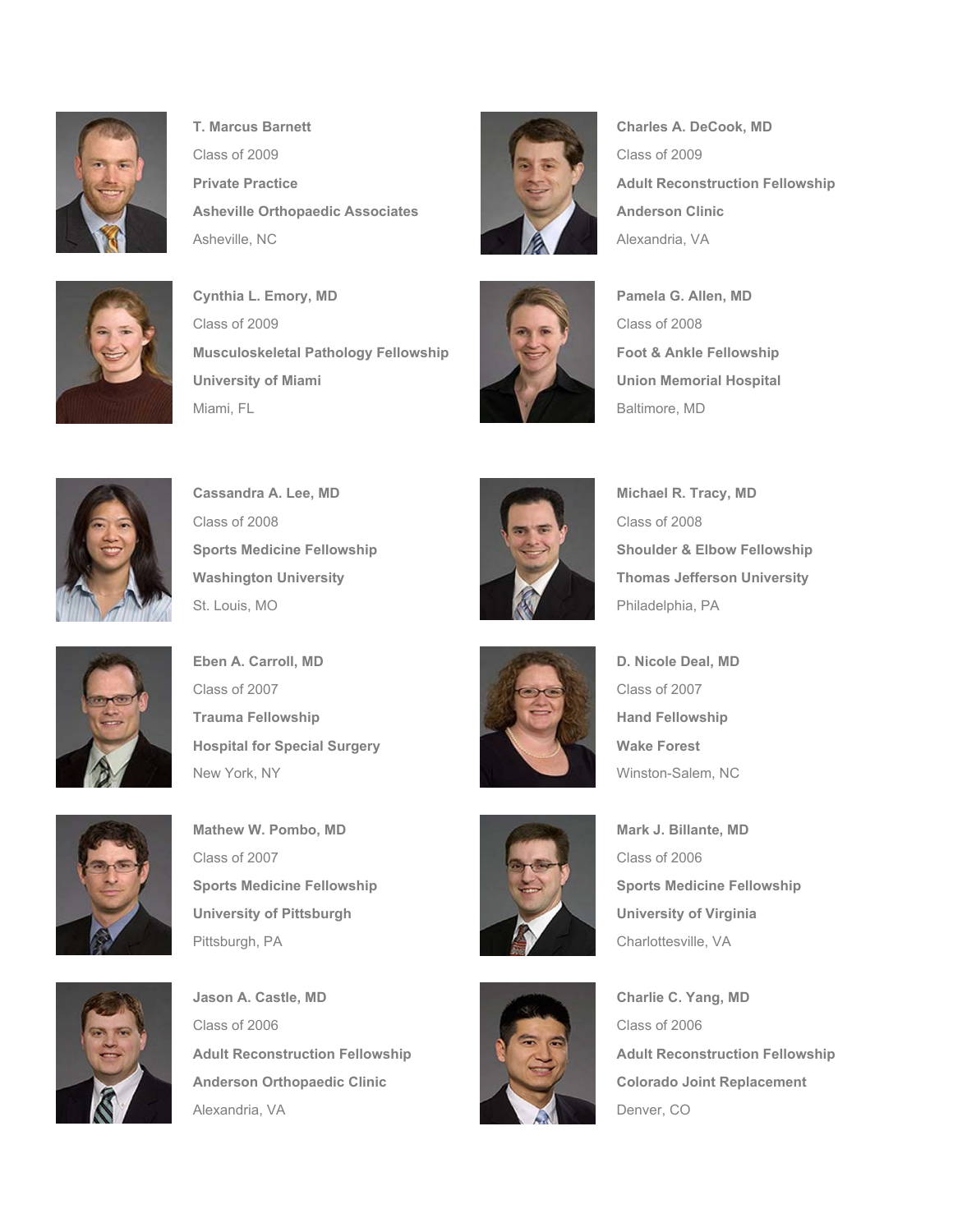

**Christopher Y. Blackman, MD T. Adam Ginn, MD** Class of 2005 Class of 2005 **Private Practice Private Practice Cone Health** Clearwater, FL Greensboro, NC







**Private Practice Arthroscopic Shoulder Fellowship** Asheville, NC **The San Antonio Orthopaedic Group** San Antonio, TX



**David S. Chang, MD Caroline R. Triepel, MD** Class of 2004 Class of 2004 Sports Medicine Fellowship **Hand Fellowship** Hand Fellowship **Santa Monica Ortho & Sports Medicine Tufts/New England Medical Center** Santa Monica, CA Boston, MA



Alexandria, VA **Denver, Colorado** 

**James M. Farmer, MD Michael J. Willenborg, MD Camp LeJeune Foundation for Orthopaedic Athletic & Reconstructive Research**

**John P. Birkedal, MD W. Dickson Schaefer, MD** 

**David J. Howe, MD Paul K. Ritchie, MD** Class of 2003 Class of 2003 Adult Reconstructive Fellowship Sports Medicine Fellowship Sports Medicine Fellowship **Anderson Orthopaedic Research Institute Concrete Conversity of Colorado Conversion Conversion Conversion Convertision Conversion Conversion Conversion Conversion Conversion Conversion Conversion Conversion Conversion Conv** 

**Adam M. Smith, MD Matthew S. Bliss, MD Matthew S. Bliss, MD** Class of 2003 Class of 2002 Adult Reconstructive Fellowship **Upper Extremity Fellowship Mayo Clinic University of Cincinnati** Rochester, MD Cincinnati, OH

Class of 2002 Class of 2002 United States Naval Hospital **Foot & Ankle Fellowship** Jacksonville, NC **Houston, TX** Houston, TX

Class of 2001 Class of 2001 **Spine Fellowship Contracts Access 2008 10:00 Private Practice**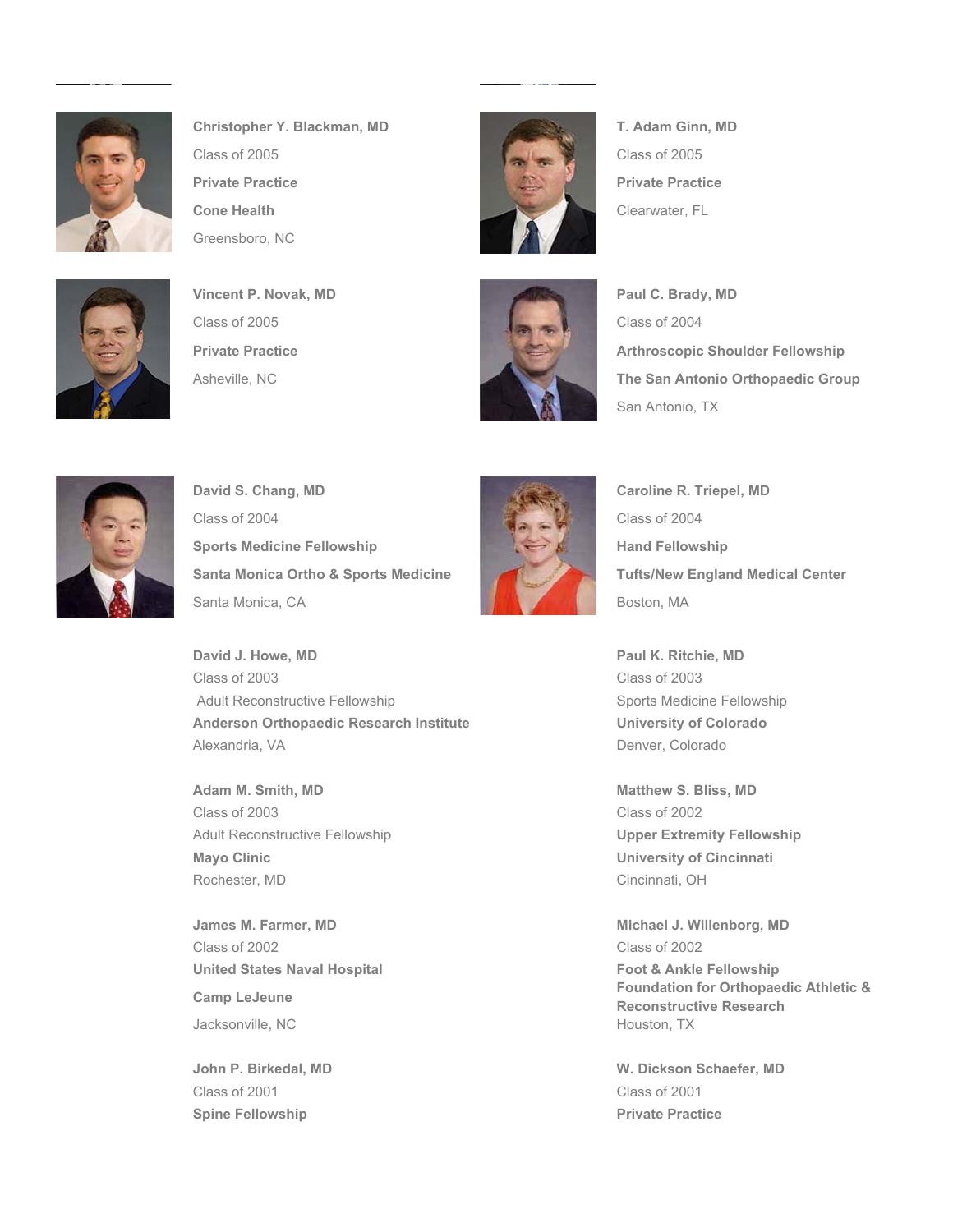University Hospitals of Cleveland **Fayetteville, NC** Cleveland, OH

**Rafael M. M. Williams, MD Michael N. Bohan, MD** Class of 2001 Class of 2000 **Hand Fellowship Private Practice University of Cincinnati** Georgetown, SC Cincinnati, OH

**Jack W. Bowling, MD John M. Turnbull, MD** Class of 2000 Class of 2000 Adult Reconstruction Fellowship **Private Practice** Practice **Central DuPage Hospital Cookeville, TN** Winfield, IL

**Ethan R. Wiesler, MD David C. Pollock, MD** Class of 1999 Class of 1999 Winston-Salem, NC Arlington, VA

**Stephen D. Lucey, MD D. Montgomery Hunter, MD** Class of 1999 Class of 1998 **Knee Reconstruction & Sports Fellowship Sports Medicine Fellowship Insall Scott Kelly Institute UCLA** East Hills, NY **Los Angeles, CA** 

William B. Wheatley, MD **Douglas B. Freels, MD** Class of 1998 Class of 1997 University of Miami **National Control of Miami Orthopaedic Institute** Miami, CA Tampa, FL

**S. Marcus Fulcher, MD Jonathan Krome, MD** Class of 1997 Class of 1997 University of Cincinnati **Hughston Clinic Hughston Clinic** Cincinnati, OH Columbus, GA

Class of 1996 Class of 1996

**Hand Fellowship Community Community Adult Reconstruction Fellowship** Wake Forest **Anderson Orthopaedic Research Institute** 

**Sports Medicine Fellowship Adult Reconstruction Fellowship Adult Reconstruction Fellowship** 

**Hand Fellowship Sports Medicine Fellowship** Sports Medicine Fellowship

**Marcus V. Duda, MD Evan F. Ekman, MD Private Practice Sports Medicine Fellowship** Greensboro, NC **Kerlan-Jobe Orthopaedics** Los Angeles, CA